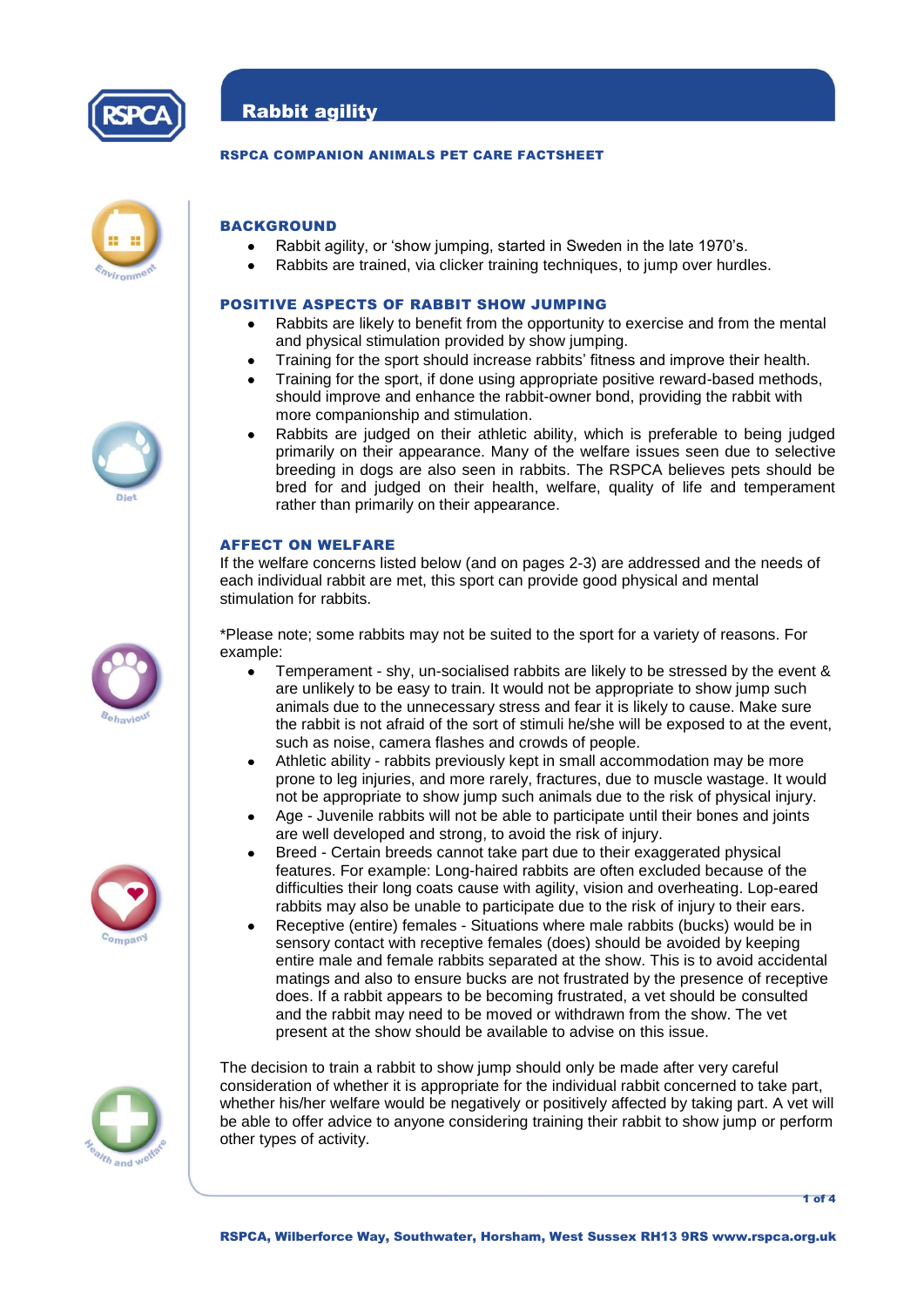

Rabbit agility

## RSPCA COMPANION ANIMALS PET CARE FACTSHEET



The welfare needs\* of each rabbit involved must be met at all times. [\*As stated under the Animal Welfare Act 2006, for more information on rabbits' welfare needs please visit [www.rspca.org.uk/rabbits.](http://www.rspca.org.uk/rabbits)]

## Potential welfare issues:

In addition to the above considerations, potential welfare issues and how to avoid or minimise them are explained below. Please note these points are not in order of priority.

#### **Training:**

- Training method rabbits should be trained using positive reward-based training (e.g. clicker training) *only*. Punishment (e.g. shouting, physical coercion) must *never* be used.
- Training a rabbit to use a harness should also be done using positive rewardbased training, and a rabbit should be comfortable wearing a harness before agility training begins. Harnesses should fit correctly with no potential for injury or discomfort. Leads should be of a suitable design and long enough to allow rabbits to jump easily.
- Inexperienced owners should learn how to do more basic positive-reward based training (such as encouraging a rabbit to come when called and rewarding him/her with a healthy treat) and see whether their rabbit responds to this positively, before attempting more complex activities like agility courses. Owners should seek expert advice (from a vet or clinical animal behaviourist) before attempting to train a rabbit to show jump.
- Rabbits should be trained well in advance of any events.

## **Preventing injury:**

- If rabbits are not physically fit they could be injured (e.g. rabbits kept in inadequate environments may have spinal problems and could injure themselves if unused to exercising). Such rabbits should not be allowed to participate. In addition, young rabbits will not be able to participate until their bones and joints are well developed and strong. A vet will be able to ensure a rabbit is physically fit enough to take part, of a suitable age and likely to benefit from the activity.
- There is some potential for injury to the rabbits (e.g. through poorly made jumps, landing badly). Every effort should be made to minimise potential risks to rabbits (e.g. by ensuring jump equipment and landing areas are safe). A vet should be present at shows to ensure that the rabbits that will participate in show jumping are physically fit to do so, and in case of an emergency so that any injured rabbits receive appropriate veterinary treatment immediately.

#### **Transportation:**

- Travel to and from shows could be very stressful for rabbits, particularly if they are travelling long distances and/or are travelling by air. Rabbits should be comfortable and safe at all times during transportation. Putting familiar smelling items in the carrier and new environment can help rabbits to feel at ease.
- Rabbits should be allowed sufficient time to rest before taking part in the event.
- The size and temperature of the transport vehicle(s) must be appropriate.

#### **The show environment:**

Rabbits, even those used to the show environment may experience stress due to the noise, unfamiliar environment, open spaces (being unable to hide), camera flashes, etc. Rabbits should be monitored before, during and after the show

2 of 4





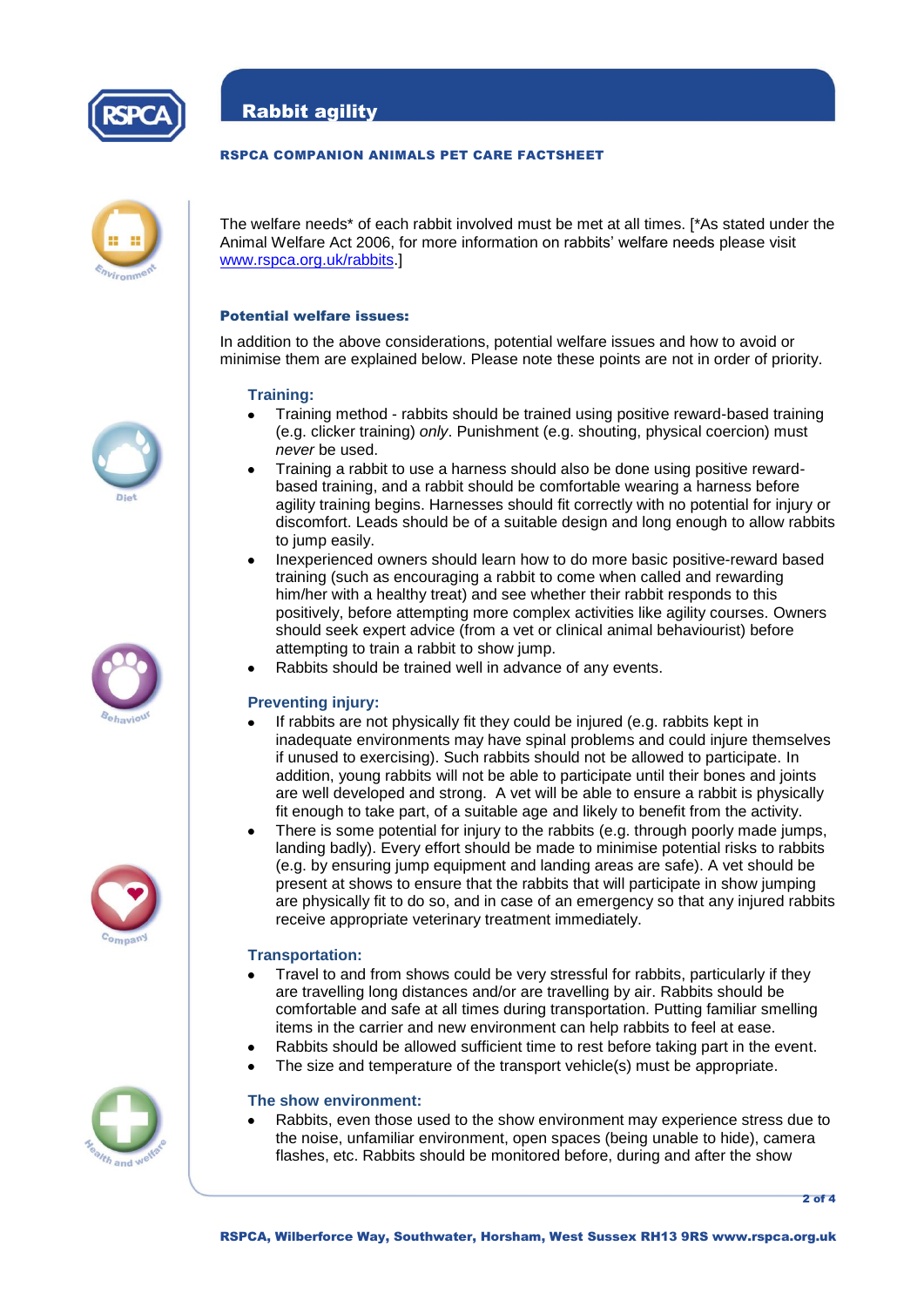

## RSPCA COMPANION ANIMALS PET CARE FACTSHEET



jumping event by someone trained in understanding and interpreting rabbit behaviour (e.g. a clinical animal behaviourist) to ensure that any signs of stress are recognised early. Any rabbits showing signs of stress should be allowed to have some 'time out' in a quiet, undisturbed area where they can hide. At this point, a decision should be made with experts regarding whether it is in the rabbit's best interests to make the rabbit perform again.

Bringing rabbits together in a show environment does pose the potential for the spread of disease. All rabbits attending the show should be up-to-date with their vaccinations (for VHD and myxomatosis).

## **Housing at the show:**

- Housing at the show should have no potential for injury and be large enough that rabbits are able to hide from view, stretch out fully, sit up on their hind legs without their ears touching the top of the housing, turn around easily and perform a series of continuous hops.
- Rabbits are territorial animals, so forcing rabbits into close proximity with one another could be stressful. Suitable hiding places should be provided within the enclosure to allow each rabbit to escape if he/she feels afraid and to avoid social contact with other rabbits or humans if he/she wants to. There should be at least one hiding place for each rabbit.
- As rabbits are prey animals they should not be housed near predators, such as dogs, cats or ferrets, which could frighten them. Rabbits must be able to hide in a secure place, away from the sight and smell of predators (e.g. cats, dogs, ferrets and birds of prey).
- When not taking part in the event, rabbits should be housed at all times in a suitable quiet, shady area.
- The size and temperature of the show hall rabbit enclosures must be appropriate.
- Rabbits can suffer from heat stress, so should always be able to seek shade and have constant access to fresh clean water. Water should be provided in the manner they are familiar with (i.e. water bottle or bowl). Rabbits should be given regular breaks from agility activities, to allow them to rest and cool down.

#### **Rest between shows:**

Rabbits should be allowed sufficient time to rest between shows.

#### **Handling:**

Handling can be stressful, particularly if handlers are not experienced. Only experienced handlers should handle rabbits at shows, ideally only people with whom the rabbit is familiar with (e.g. the owner and/or trainer).

## **Companion rabbits:**

There is a welfare concern about the potential for familiar group/paired rabbits to be separated in order for one rabbit/some rabbits to attend a show. This could lead to potential problems when re-introducing rabbits. Owners may want to consider taking a non-participating companion rabbit along to keep the show rabbit company, as bonded (companion) rabbits should ideally not be separated. However, this could cause the companion animal unnecessary stress and so the costs and benefits to both animals should be considered when making such a decision; taking the companion rabbit along is only appropriate if the rabbits' attachment to each other and the risk of disrupting the social group outweighs the stresses of travel and the show environment. A vet or clinical animal behaviourist should be consulted for advice prior to the show if owners are unsure. If bonded rabbits are separated, every effort should be made to re-introduce them in a









3 of 4